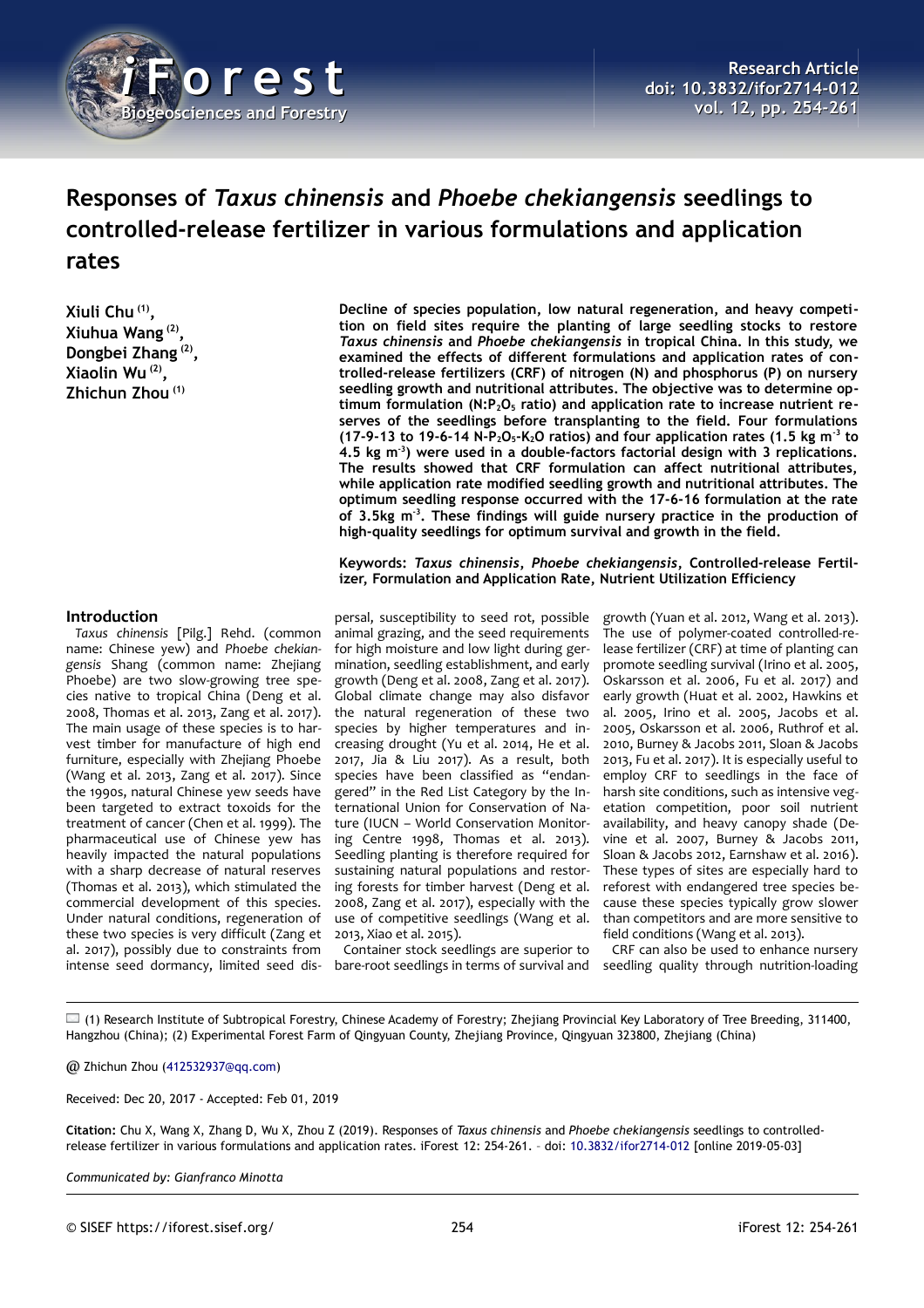before transplanting (Irino et al. 2004, Zamunér Filho et al. 2012, Klooster et al. 2012, An et al. 2018). In southern nurseries of China, one of the widely-used CRFs by nursery managers is Apex™ (J.R. Simplot Company, USA) which contains nitrogen (N), phosphorus (P,  $P_2O_5$ ), and potassium (K,  $K, O$ ) in a ratio of 18-8-8 and is typically applied at 2.5 kg m<sup>3</sup>. This CRF application rate is often supplemented with the application of urea and ammonium phosphate to promote seedling growth. The current formulation and application rate with Apex for container seedlings is largely based on empirical observations, thus significant knowledge gaps exist in terms of the scientific employment of CRF with respect to inherent nutrient uptake and utilization by target seedlings.

There is supporting evidence that seedlings with enhanced nutrient reserves are expected to exhibit increased survival and growth after field transplanting (Reddell et al. 1999, Duan et al. 2013, Wei et al. 2013, Fu et al. 2017, Li et al. 2017), through improved nutrient uptake and enhanced photosynthesis (Irino et al. 2004, Morikawa et al. 2006, Klooster et al. 2012). Among all the elements required by tree seedlings, N and P are the most limiting and therefore generally contained in CRF application (Oskarsson et al. 2006, Ruthrof et al. 2010, Klooster et al. 2012, Sloan & Jacobs 2013, Earnshaw et al. 2016, Zhu et al. 2016, Fu et al. 2017). Both CRF formulation (namely,  $N: P_2O_5$  ratio) and application rate influence seedling performances (Oliet et al. 2004, Xiao et al. 2015, Li et al. 2017), but the suggested empirical formulation for optimum growth from previous reports is highly variable (Oliet et al. 2004, Zhao et al. 2010, Chu et al. 2012). In fact, little information is available regarding the optimum combination of CRF formulation and application rate.

In this study, two-year-old containerized seedlings of Chinese yew and Zhejiang Phoebe were treated for one growing season with different formulations and application rates of N and P using CRF. The objective was to determine the combination of CRF formulation and application rate for optimum seedling growth and nutritional attributes, including nutrient recovery and utilization. It was hypothesized that in relation to the standard application of Apex (i) formulations with higher  $N: P_2O_5$  ratios would improve seedling growth and nutritional attributes; and (ii) greater application rates would improve seedling growth and nutritional attributes (Wang et al. 2013).

# **Materials and methods**

# *Study site*

The study was conducted in the experimental forest nursery (27° 38′ N, 119° 01′ E) at Qingyuan, Zhejiang, China. The study site belongs to the sub-tropical monsoon region, with elevation of 510 m a.s.l., mean annual temperature of 17.6 °C, mean annual precipitation of 1721.3 mm, and frostfree growing season of 245 days. The experiment was set up in an open steel greenhouse equipped with an automated irrigation system. The greenhouse was 2.2 m from ground to roof and had an average light transmittance around 50%.

# *Study material*

In late April of 2013, Chinese yew and Zhejiang Phoebe seedlings (40 days old after germination) were transplanted into nonwoven fabric containers of 5 cm diameter × 10 cm height that were filled with a grow-

<span id="page-1-0"></span>**Tab. 1** - Formulation (F) and application rate (A) of controlled-release fertilizers for Chinese yew and *Phoebe chekiangensis* seedlings.

| <b>Formulation</b><br>treatment | $N - P_2O_5 - K_2O$<br>ratio | <b>Application</b><br>treatment | Application<br>rate<br>$(kg m^{-3})$ | N rate<br>$(g$ plant <sup>-1</sup> ) | P rate<br>$(g$ plant <sup>-1</sup> ) |  |
|---------------------------------|------------------------------|---------------------------------|--------------------------------------|--------------------------------------|--------------------------------------|--|
| F <sub>1</sub>                  | $17-9-13$                    | A <sub>1</sub>                  | 1.5                                  | 1.30                                 | 0.69                                 |  |
|                                 |                              | A2                              | 2.5                                  | 2.16                                 | 1.14                                 |  |
|                                 |                              | A <sub>3</sub>                  | 3.5                                  | 3.03                                 | 1.60                                 |  |
|                                 |                              | A4                              | 4.5                                  | 3.89                                 | 2.06                                 |  |
| F <sub>2</sub>                  | $16 - 7 - 16$                | A <sub>1</sub>                  | 1.5                                  | 1.30                                 | 0.69                                 |  |
|                                 |                              | A2                              | 2.5                                  | 2.16                                 | 1.14                                 |  |
|                                 |                              | A <sub>3</sub>                  | 3.5                                  | 3.03                                 | 1.60                                 |  |
|                                 |                              | A4                              | 4.5                                  | 3.89                                 | 2.06                                 |  |
| F <sub>3</sub>                  | $17 - 6 - 16$                | A <sub>1</sub>                  | 1.5                                  | 1.30                                 | 0.69                                 |  |
|                                 |                              | A2                              | 2.5                                  | 2.16                                 | 1.14                                 |  |
|                                 |                              | A <sub>3</sub>                  | 3.5                                  | 3.03                                 | 1.60                                 |  |
|                                 |                              | A4                              | 4.5                                  | 3.89                                 | 2.06                                 |  |
| F <sub>4</sub>                  | $19 - 6 - 14$                | A <sub>1</sub>                  | 1.5                                  | 1.30                                 | 0.69                                 |  |
|                                 |                              | A2                              | 2.5                                  | 2.16                                 | 1.14                                 |  |
|                                 |                              | A <sub>3</sub>                  | 3.5                                  | 3.03                                 | 1.60                                 |  |
|                                 |                              | A4                              | 4.5                                  | 3.89                                 | 2.06                                 |  |

ing substrate (peat and bran in 7:3 in volume) mixed with 2.5 kg Apex™ (J.R. Simplot Company, USA) per cubic meter. The substrate for CRF treatments was a mixture of peat, chaff, and mineral soil (40%:30%:30% in volume). The mixture had total N of 14.2 g kg<sup>-1</sup>, total P of 0.7 g kg<sup>-1</sup>, total potassium  $(K)$  of 2.7 g kg<sup>-1</sup>, bulk density of 0.3 g  $cm<sup>3</sup>$ , and pH of 6.0. Using an automated irrigation system, seeded substrates were watered twice a day (10-15 minutes in the morning and evening) except for rainy days. In early December, the seedlings reached an average height of 43 cm and root-collar diameter (RCD) of 4.34 mm for Chinese yew, and an average height of 31 cm and RCD of 4.58 mm for Zhejiang Phoebe, based on random samples of 20 seedlings per species. The measurements of the 20 random samples indicated the total seedling N and P of 5.14 mg and 1.87 mg for Chinese yew and of 9.94 mg and 4.50 mg for Zhejiang Phoebe, respectively.

# *CRF treatment*

On April 21, 2014, the two-year-old seedlings were transplanted into larger non-woven fabric pots (18 cm diameter × 20 cm height). CRF granules (Jinzhengda Co. Ltd., Shandong, China), which should provide a continuous supply of nutrients for 6-7 months at 20°C, were incorporated into the potting substrates. The CRF treatments followed a two-way factorial design with four levels of formulation and four levels of application rate. The four formulations (F) differed in concentrations of  $N:P_2O_5:K_2O$  [\(Tab.](#page-1-0) [1\)](#page-1-0) with four  $N: P_2O_5$ ratios ranging from 17:9 (F1, reference level) to 19:6 (F4, emulating summer application of additional urea and ammonium phosphate at nursery). The four application rates (A) ranged from 1.5 kg m<sup>3</sup> (A1) to 4.5 kg m<sup>3</sup> (A4), with the 2.5 kg  $m^3$  (A2) being considered a standard rate in southeast China nurseries. The lowest application rate (A1) was designed as a baseline to obtain comparable seedling performance at reduced CRF, while the highest rate (A4) was to evaluate possible gain from enhanced fertilization. These treatments were replicated three times with thirty seedlings assigned to each combination of formulations and application rates. In total, 1440 seedlings (4 formulations  $\times$  4 rates  $\times$  3 replications  $\times$  30 seedlings) were tested for each species. Fans and curtains were used to increase air movement and reduce sunlight when temperatures were above 30 °C during the experiment.

#### *Seedling harvest, measurement and statistical analysis*

Seedlings were destructively sampled in early December when current growth was complete. Ten randomly-selected seedlings from each treatment combination were measured for height (cm) and RCD (mm) and destructively sampled. For biomass determination, each of the sampled seedlings were washed, separated into leaves, stems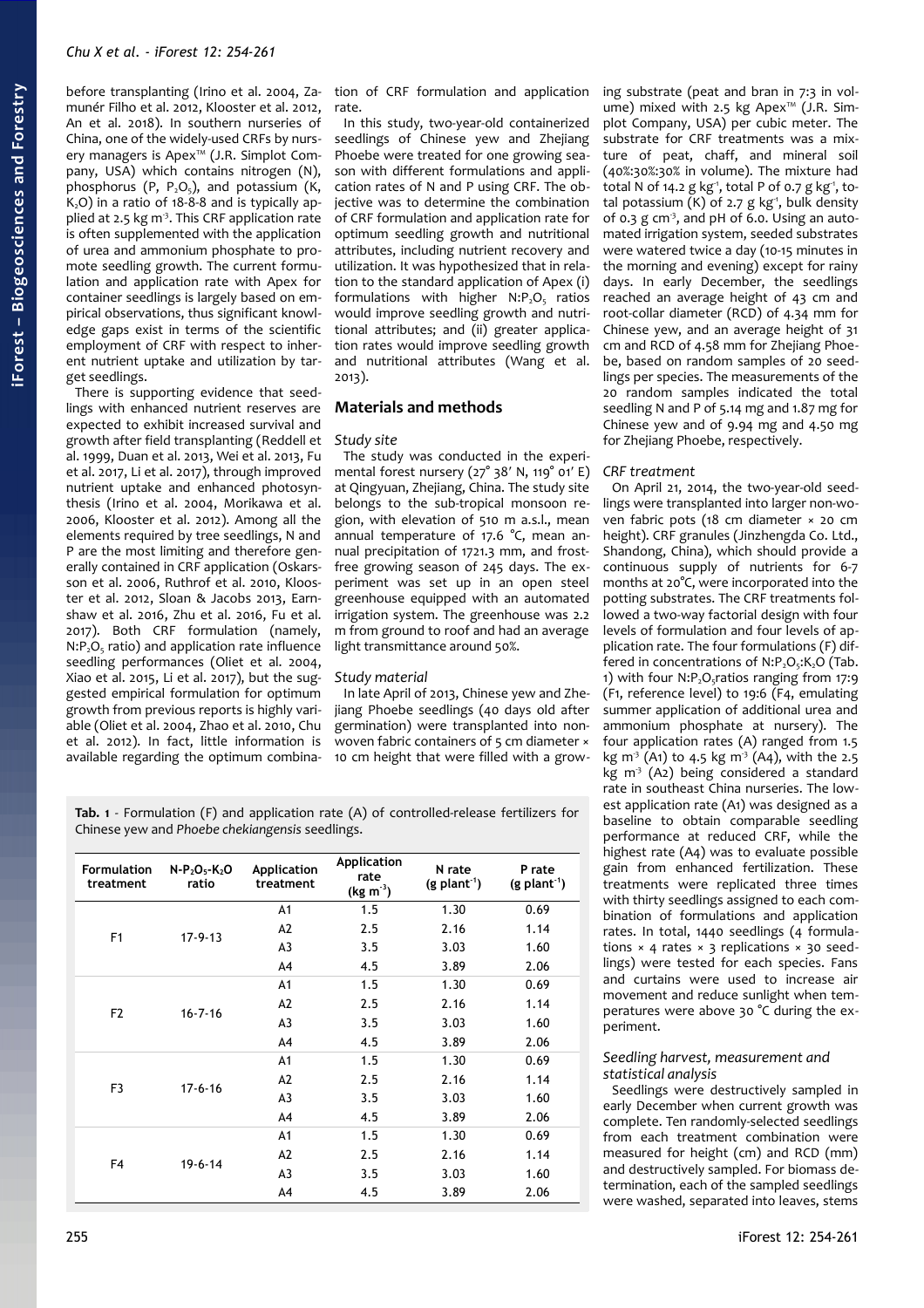and roots, and oven-dried for three days at 68 °C. The dried samples were then ground and sieved through 1.5 mm-mesh, and digested with  $H_2SO_4$ -H<sub>2</sub>O<sub>2</sub> (Xiao et al. 2015). N and P concentrations were determined using the Kjeldahl method (Xiao et al. 2015) and ICP-OES (Vista-Mpx, Varian®, USA), respectively (Wei et al. 2013).

The Dickson's seedling quality index (*DQI*) (Dickson et al. 1960) was chosen to provide an integrated seedling quality assessment (Li et al. 2017 – eqn.1):

$$
DQI = \frac{BAP}{(HeightI RCD)+(SB/RB)}
$$
 (1)

where *BAP* is the total seedling biomass (g), *SB* is the shoot biomass (g), and *RB* is the root biomass (g).

Nutrient utilization index (*UI*) was used to evaluate photosynthetic production per unit leaf nutrient mass (Hawkins 2007 – eqn. 2):

$$
UI = \frac{BAP}{\%C_{leaf}}\tag{2}
$$

where *UI* is N/P utilization index (*NUI/PUI*), and %*C*leaf is percent leaf nutrient concentration.

Nutrient (N or P) recovery (*C*recovery) was calculated using the following equation (eqn. 3):

$$
C_{recovery} = \frac{C_{\text{update}} - C_{\text{initial}}}{C_{\text{ferilizer}}} \cdot 100\tag{3}
$$

where C<sub>uptake</sub> is the seedling nutrient total (mg) at end of the treatments, C<sub>initial</sub> is the seedling nutrient total prior to CRF treatment (mg), and C<sub>fertilizer</sub> is the total nutrient supply from CRF.

The utilization efficiency of nutrient uptake by mass input to root (*EuU*) was calculated for N (*ENuU*) and P (*EPuU* – eqn. 4):

$$
EuU = \frac{C_{\text{update}}}{RB} \tag{4}
$$

Data analyses followed a two-way factorial design with four levels of CRF formulation and four application rates using the GLM procedure available in SAS (SAS Institute Inc., NC, USA). Measured response variables included height, RCD, total biomass, biomass allocations (component biomass to seedling biomass ratio), R/S ratio (root to stem biomass ratio), *DQI* (Dickson seedling quality index), N and P concentrations, and N and P uptake (seedling total) and allocations (ratios by biomass components). Means were compared with the *post-hoc* Tukey test when treatment effects were significant. When interactive effects of formulation by application rate were significant, data were re-analyzed with one-way ANOVA of sixteen treatments (four formulations by four application rates). Pearson's correlation was calculated among response variables of seedling growth, biomass, nutrient uptake and utilizations.

# **Results**

## *Growth and biomass*

The CRF formulation only affected the stem biomass allocation of Chinese yew seedlings [\(Tab. 2\)](#page-2-0), with values significantly lower in the F4 (mean  $\pm$  SE: 38.88  $\pm$  3.18 %) than in the F1 (42.20  $\pm$  2.10 %), F2 (41.14  $\pm$ 2.63 %) or F3 (42.07  $\pm$  3.46 %) treatment. Comparatively, the impact of application rate was greater, affecting most of the growth and biomass variables of the two species [\(Tab. 2\)](#page-2-0). The highest growth and biomass were observed in the A3 treatment, which included height, RCD, seedling biomass and *DQI* of Chinese yew seedlings, and height and seedling biomass of Zhejiang Phoebe seedlings [\(Tab. 3\)](#page-3-1). The CRF rate also affected stem and root biomass allocations and the root to shoot biomass ratio (R/S) of Zhejiang Phoebe seedlings, with the mean value significantly greater in the A1 treatment for root biomass allocation and R/S, and in the A4 treatment for stem biomass allocation [\(Tab. 3\)](#page-3-1).

#### *Nutritional attributes*

In both species, N and P concentrations and uptakes generally peaked at F3 [\(Tab. 2,](#page-2-0) [Fig. 1\)](#page-3-0). The effect of application rate varied with species, nutrient type, and biomass component [\(Fig. 1\)](#page-3-0), as well as with  $N: P_2O_5$  ratio (significant formulation by application rate interactions – [Tab. 2\)](#page-2-0). In comparison, the relationship of nutrient uptake with application rate was more consistent with the highest N and P uptake observed at the A3 treatment in both species.

More N and P were allocated to leaf and root than to stem [\(Fig. 2\)](#page-4-0) in both species. Most allocation variables significantly changed with CRF formulation and application rate [\(Tab. 2\)](#page-2-0), but the general trends differed by species, biomass components and nutrient types [\(Fig. 2\)](#page-4-0). For example, root N and P allocations increased, while stem P allocation decreased with the increase of  $N: P_2O_5$  ratio from F1 to F4 in Chinese yew seedlings [\(Fig. 2a](#page-4-0), [Fig. 2c](#page-4-0)). The same formulation change, however, reduced leaf N allocation and increased stem P allocation in Zhejiang Phoebe seedlings [\(Fig. 2b](#page-4-0), [Fig. 2d](#page-4-0)). Peak stem N allocation in Chinese yew and leaf N allocation in Zhejiang Phoebe occurred at F2. These trends, however, varied with application rate (significant treatment interactions – [Tab. 2\)](#page-2-0).

#### *Nutrient recovery and utilization*

Nutrient recovery decreased with the increase of application rate (A1 to A4, *P*< 0.01 in both species), with N recovery from 23.33% to 10.11% and P recovery 5.0% to 1.77% in Chinese yew seedlings and N recovery

<span id="page-2-0"></span>**Tab. 2** - *P* values from ANOVA on the effects of different formulations (F) and application rates (A) of controlled-release fertilizers on the growth and nutrient attributes of *Taxus chinensis* and *Phoebe chekiangensis* seedlings. (RCD): root collar diameter; (Leaf biomass allocation): leaf biomass to seedling biomass ratio; (R/S): root to shoot biomass ratio; (*DQI*): Dickson's seedling quality index; (Leaf N allocation): leaf total N to seedling total N ratio.

| <b>Variables</b>          |         | Taxus chinensis |              | Phoebe chekiangensis |         |              |
|---------------------------|---------|-----------------|--------------|----------------------|---------|--------------|
|                           | F       | A               | <b>F</b> × A | F                    | A       | $F \times A$ |
| Height                    | 0.098   | < 0.001         | 0.844        | 0.101                | < 0.001 | 0.829        |
| <b>RCD</b>                | 0.077   | < 0.001         | 0.165        | 0.589                | 0.088   | 0.292        |
| Seedling biomass          | 0.200   | < 0.001         | 0.607        | 0.297                | < 0.001 | 0.219        |
| Leaf biomass allocation % | 0.884   | 0.966           | 0.243        | 0.128                | 0.064   | 0.550        |
| Stem biomass allocation % | 0.030   | 0.274           | 0.578        | 0.736                | 0.001   | 0.068        |
| Root biomass allocation % | 0.199   | 0.649           | 0.703        | 0.211                | < 0.001 | 0.094        |
| R/S                       | 0.141   | 0.274           | 0.897        | 0.169                | < 0.001 | 0.140        |
| DQI                       | 0.484   | < 0.001         | 0.914        | 0.808                | 0.141   | 0.481        |
| Leaf N concentration      | 0.002   | < 0.001         | < 0.001      | < 0.001              | < 0.001 | 0.011        |
| Stem N concentration      | < 0.001 | < 0.001         | < 0.001      | < 0.001              | < 0.001 | 0.002        |
| Root N concentration      | < 0.001 | < 0.001         | < 0.001      | < 0.001              | < 0.001 | < 0.001      |
| Leaf P concentration      | < 0.001 | < 0.001         | < 0.001      | < 0.001              | 0.026   | 0.024        |
| Stem P concentration      | < 0.001 | < 0.001         | < 0.001      | < 0.001              | < 0.001 | < 0.001      |
| Root P concentration      | < 0.001 | 0.001           | < 0.001      | < 0.001              | < 0.001 | 0.001        |
| Seedling total N uptake   | 0.359   | < 0.001         | 0.047        | < 0.001              | < 0.001 | 0.423        |
| Leaf N allocation %       | < 0.001 | 0.158           | 0.192        | 0.008                | 0.033   | 0.002        |
| Stem N allocation %       | < 0.001 | 0.002           | < 0.001      | 0.302                | < 0.001 | 0.026        |
| Root N allocation %       | 0.007   | 0.083           | 0.625        | 0.034                | 0.040   | 0.005        |
| Seedling total P uptake   | 0.049   | < 0.001         | 0.223        | 0.001                | 0.001   | 0.194        |
| Leaf P allocation %       | 0.118   | 0.127           | 0.009        | < 0.001              | < 0.001 | 0.018        |
| Stem P allocation %       | < 0.001 | < 0.001         | < 0.001      | < 0.001              | 0.177   | 0.038        |
| Root P allocation %       | < 0.001 | 0.741           | 0.069        | 0.868                | < 0.001 | 0.034        |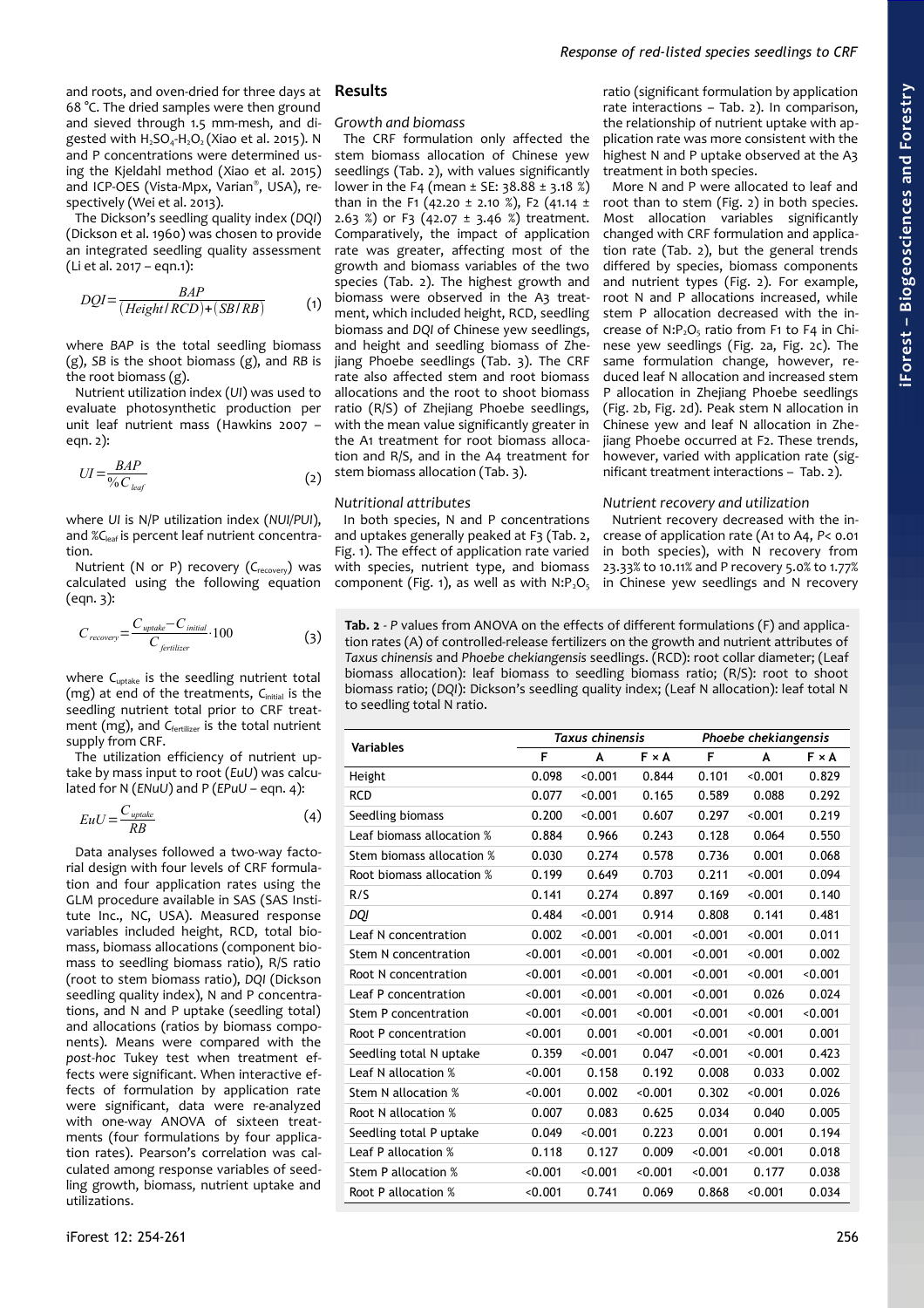<span id="page-3-1"></span>**Tab. 3** - Mean comparisons of *Taxus chinensis* and *Phoebe chekiangensis* seedling growth and biomass by different application rates of controlled-release fertilizer treatments. (RCD): root collar diameter; (Leaf biomass allocation %): leaf biomass to seedling biomass ratio; (DQI): Dickson's seedling quality index. Different letters indicate significant difference (p<0.05) after Tukey test.

| Growth                      | Application<br>treatment | n  | <b>Taxus chinensis</b> |           |      | Phoebe chekiangensis |           |      |
|-----------------------------|--------------------------|----|------------------------|-----------|------|----------------------|-----------|------|
| variables                   |                          |    | Mean                   | <b>SE</b> | diff | Mean                 | <b>SE</b> | diff |
| Seedling height (cm)        | A1                       | 12 | 87.81                  | 4.11      | bc   | 77.81                | 3.01      | c    |
|                             | A2                       | 12 | 89.84                  | 4.04      | bc   | 82.06                | 7.23      | bc   |
|                             | A <sub>3</sub>           | 12 | 104.08                 | 4.88      | а    | 92.12                | 4.24      | а    |
|                             | A4                       | 12 | 92.6                   | 4.43      | b    | 87.33                | 3.72      | ab   |
| RCD (mm)                    | A1                       | 12 | 8.38                   | 0.38      | b    | 11.1                 | 0.54      | a    |
|                             | A <sub>2</sub>           | 12 | 8.81                   | 0.47      | b    | 11.71                | 0.68      | а    |
|                             | A <sub>3</sub>           | 12 | 9.59                   | 0.61      | a    | 11.78                | 0.65      | а    |
|                             | A4                       | 12 | 8.84                   | 0.42      | b    | 11.67                | 0.65      | а    |
| Seedling biomass (g)        | A1                       | 12 | 29.7                   | 2.84      | C    | 51.5                 | 8.81      | c    |
|                             | A2                       | 12 | 35.3                   | 4.28      | b    | 60.9                 | 7.24      | b    |
|                             | A <sub>3</sub>           | 12 | 43.9                   | 6.16      | a    | 67.7                 | 7.53      | а    |
|                             | A4                       | 12 | 33.5                   | 4.13      | bc   | 62.7                 | 6.28      | ab   |
| Leaf biomass allocation (%) | A1                       | 12 | 28.1                   | 2.35      | a    | 30.6                 | 2.25      | b    |
|                             | A <sub>2</sub>           | 12 | 28.5                   | 2.66      | a    | 32.4                 | 1.85      | a    |
|                             | A <sub>3</sub>           | 12 | 28.2                   | 2.44      | a    | 33.0                 | 2.01      | a    |
|                             | A4                       | 12 | 28.4                   | 1.53      | a    | 32.0                 | 2.11      | ab   |
| Stem biomass allocation (%) | A1                       | 12 | 41.8                   | 2.32      | a    | 36.8                 | 2.48      | с    |
|                             | A2                       | 12 | 41.6                   | 1.58      | a    | 38.8                 | 2.13      | b    |
|                             | A <sub>3</sub>           | 12 | 39.9                   | 4.05      | a    | 38.6                 | 2.42      | bc   |
|                             | A4                       | 12 | 41.0                   | 3.51      | а    | 40.9                 | 2.31      | a    |
| Root biomass allocation (%) | A1                       | 12 | 30.1                   | 4.03      | a    | 32.5                 | 3.11      | a    |
|                             | A <sub>2</sub>           | 12 | 30.0                   | 3.06      | a    | 28.8                 | 2.38      | b    |
|                             | A <sub>3</sub>           | 12 | 31.9                   | 4.99      | a    | 28.3                 | 1.58      | b    |
|                             | A4                       | 12 | 30.5                   | 4.47      | a    | 27.1                 | 2.46      | b    |
| R/S                         | A <sub>1</sub>           | 12 | 0.44                   | 0.08      | a    | 0.48                 | 0.07      | a    |
|                             | A <sub>2</sub>           | 12 | 0.43                   | 0.06      | a    | 0.41                 | 0.05      | b    |
|                             | A <sub>3</sub>           | 12 | 0.48                   | 0.11      | a    | 0.40                 | 0.03      | b    |
|                             | A <sub>4</sub>           | 12 | 0.45                   | 0.09      | a    | 0.37                 | 0.05      | b    |
| DQI                         | A1                       | 12 | 0.36                   | 0.04      | b    | 0.72                 | 0.13      | a    |
|                             | A <sub>2</sub>           | 12 | 0.41                   | 0.05      | b    | 0.86                 | 0.19      | a    |
|                             | A <sub>3</sub>           | 12 | 0.52                   | 0.08      | а    | 0.85                 | 0.10      | а    |
|                             | A4                       | 12 | 0.4                    | 0.05      | b    | 0.8                  | 0.10      | a    |



<span id="page-3-0"></span>**Fig. 1** - N and P concentrations in leaves, stems and roots of *Taxus chinensis*  and *Phoebe chekiangensis* seedlings in response to the interactive effects of controlled-release fertilizer formulation (F1-F4) and application rate (A1- A4).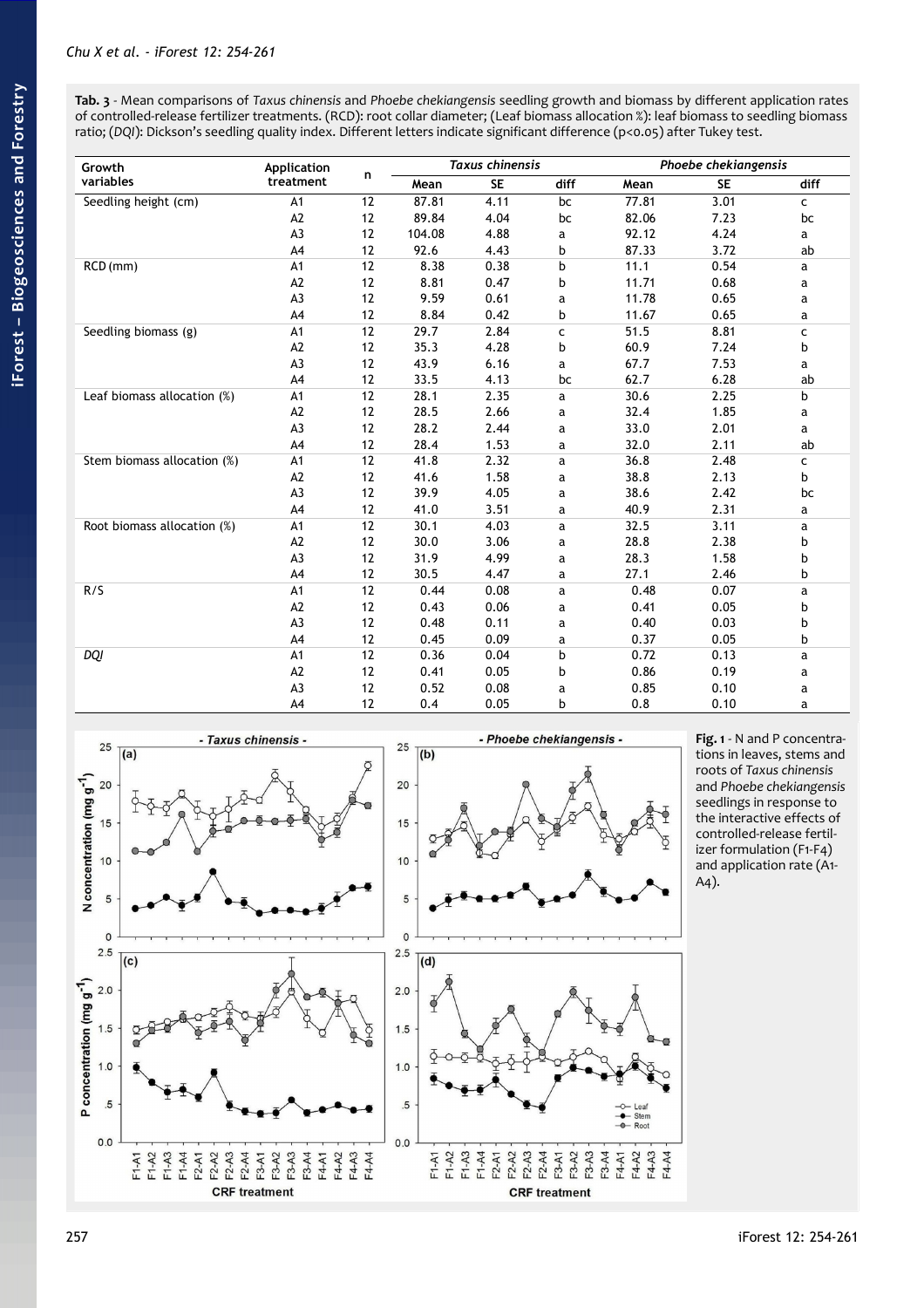<span id="page-4-0"></span>**Fig. 2** - N and P allocation (%) to leaves, stems and roots of *Taxus chinensis* and *Phoebe chekiangensis* seedlings in response to the interactive effects of controlled-release fertilizer formulation (F1-F4) and application rate (A1-A4).



from 38.63% to 16.12% and P recovery 8.17% to 2.95% in Zhejiang Phoebe seedlings, but peaked at formulation 3 (F3) in both species (*P*<0.05 only in Zhejiang Phoebe). Interactive effect of formulation by application rate was significant only in Chinese yew where the decreasing pattern of N recovery with application rate was slightly different in F1 and F4.

Nutrient utilization index (*UI*) was generally highest in the A3 treatment for Chinese yew (*NUI*: 6.95 ± 0.86, *P*<0.01; *PUI*: 68.45 ± 9.04, *P*=0.003) and the A4 treatments for Zhejiang Phoebe (*NUI*: 16.08 ± 2.12, *P*=0.001; *PUI*: 187.09 ± 22.28, *P*<0.01). The *NUI* patterns with application rate also varied with formulation in both species (significant in-

 $leaf%$ 

N uptake

P uptak

%N recover

%P recover

teractions).

In Chinese yew, the utilization efficiency of nutrient uptake (*EuU*) was only affected by application rate for N (*P*=0.032) and formulation for P (*P*=0.028), with the highest value observed at A4  $(41.13)$  and F3  $(4.27)$ , respectively. In Zhejiang Phoebe, the highest *ENuU* and *EPuU* were recorded at F3 (43.02 and 4.23, respectively; *P*<0.01) and A3 orA2 (46.28 and 4.36, respectively; *P*<0.01) with some variations (significant interactions).

#### *Association among performance variables*

In Chinese yew seedlings, height, RCD and biomass were positively correlated with N uptake, P uptake, *NUI* and *PUI*, but not with leaf N concentration ([Fig. 3a](#page-4-1)). Comparatively, leaf P concentration was correlated, not only with height and biomass, but also with *DQI*. Leaf N concentration was positively associated with *ENuU* and *EPuU*, both of which were negatively correlated with P recovery.

In Zhejiang Phoebe seedlings, correlation was positive between height and leaf N + P concentrations, between N uptake and height + RCD + biomass, between R/S and N and P recoveries [\(Fig. 3b](#page-4-1)), between P uptake and RCD + biomass, between N + P uptakes and *DQI*, between biomass and *NUI* + *PUI*, and between *EnuU*+ *EPuU* and N + P uptakes, but negative in the relationship of

<span id="page-4-1"></span>**Fig. 3** - Pearson's correlations among seedling growth and nutritional attributes of height, root-collar diameter (RCD), biomass, root to shoot biomass ratio (RS), Dickson seedling quality index (*DQI*), leaf N concentration (leaf %N), leaf P concentration (leaf %P), total N uptake, total P uptake, N recovery, P recovery, N and P utilization index (*NUI* and *PUI*), and utilization efficiency of N and P uptake (*ENuU* and *EPuU*). Solid lines indicate positive correlations and dashed lines indicate negative correlations.

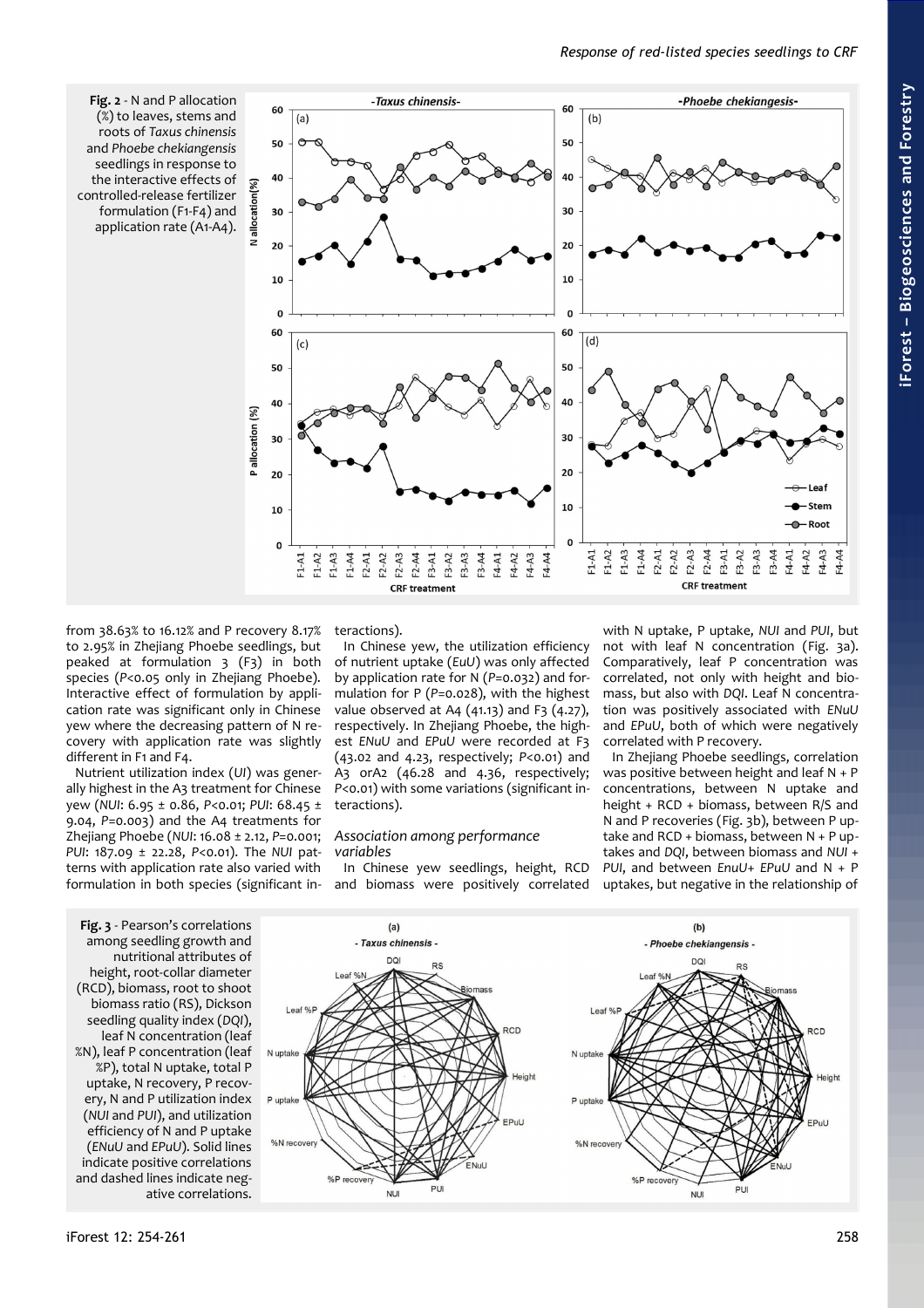R/S with height, leaf P concentration, *ENuU* and *EPuU*.

# **Discussion**

Our first hypothesis was only partially confirmed by the findings of this study. The change of CRF formulation did not affect seedling size, biomass, and biomass allocation, possibly due to the similar influences of N and P on the growth of Chinese yew and Zhejiang Phoebe seedlings. Similar responses were found by Walker & Huntt (2000) in *Pinus jeffreyi* seedlings and Oliet et al. (2004) on the root growth of *Pinus halepensis* seedlings. Our results, however, are different from those by Oliet et al. (2004) who found that high N ratio promoted shoot growth and therefore reduced R/S ratio in *Pinus halepensis* seedlings in nursery. Jacobs et al. (2005) and Earnshaw et al. (2016) also indicated that high N ratio in CRF can enhance biomass accumulation of transplanted seedlings in field conditions. Therefore, despite the significant effect of N input on tree seedling growth, a higher proportion of N component in CRF cannot be responsible for the higher quality for tree seedlings of all species.

Although seedling quality index by growth and biomass did not substantially change with formulation, most seedling nutrient variables changed significantly in response to the different formulation levels. Leaf and root nutrient concentrations respond to the change of CRF formulation and contribute heavily to the variation in shoot and root growth (Walker & Huntt 2000, Oliet et al. 2004). Hawkins (2007) discerned that seedlings with high nutrient utilization index tend to produce more biomass. Similarly, in this study, most of growth variables and DQI were positively related with N and P uptakes and *PUI* [\(Fig.](#page-4-1) [3\)](#page-4-1). Our results support the connections between seedling growth and DQI (Li et al. 2017).

As expected, seedling height, RCD, biomass, *DQI*, and nutrient uptake all increased with application rate from A1 to A3, consistent with findings by many others (Irino et al. 2004, Klooster et al. 2012, Zamunér Filho et al. 2012, Santelices et al. 2013, Fu et al. 2017). The decrease of growth parameters from A3 to A4 may result from toxic uptake (Oliet et al. 2004). The decrease of nutrient recovery with application rate, as reported by Oliet et al. (2004), indicates a greater leachate with increasing nutrient supply (Oliet et al. 2004). With an increase of application rate, only Zhejiang Phoebe demonstrated a common response of plants to resource change where there is a reduction in the biomass allocation to roots (Wang et al. 2013, Crick & Grime 1987, Hermans et al. 2006), possibly due to greater seedling biomass, than Chinese yew, and therefore pot restriction on root development.

The stronger response of seedling growth to application rate than to the change of  $N: P_2O_5$  ratio suggest that N and P elements are equally important to the growth of tree seedlings (Huat et al. 2002, Klooster et al. 2012, Wang et al. 2013, Li et al. 2017), despite some possible influences of formulation on seedling nutrient uptake (Walker & Huntt 2000, Oliet et al. 2004). The equal significance of N and P to Chinese yew and Zhejiang Phoebe seedlings is also revealed from strong correlations of N and P concentrations and uptakes with growth and utilization efficiency of nutrient uptake (*EuU*). In both species, nutrient utilization efficiency was determined primarily by biomass production (Hawkins 2007), as demonstrated from similar treatment response patterns with biomass and strong correlations of utilization index with growth, biomass, and *DQI*, but not with leaf N or P concentrations.

Greater nutrient allocations indicate that leaves and roots are the main nutrient storage of the plants and contribute significantly to new shoot and root growth (Walker & Huntt 2000, Oliet et al. 2004), as also shown by the positive growth correlation with leaf N and P concentrations (Oliet et al. 2004) and uptakes [\(Fig. 3\)](#page-4-1). Likely, the allocation to leaves would have increased in an earlier season of the year as winter hardening (December) would promote nutrient allocation to stem for winter storage and cold resistance (Zhu et al. 2016, Li et al. 2017).

Substrate property is critical for production of high-quality container seedlings through modified nutrient uptake and utilization. Our study showed a higher nutrient utilization (*NUI*>4.0 and *PUI*>50) for both *Taxus chinensis* and *Phoebe chekiangensis* relative to the values reported previously, *e.g.*, 1.3-1.8 (Hawkins 2007), 1.5-2.1 (Li et al. 2017), and 1.72-4.74 (Li et al. 2018) for *NUI*, and *PUI* < 40 (Li et al. 2017, 2018). These differences likely result from the differences in potting mixtures that are generally mixed by peat and perlite in previous studies. In our study, the mixing chaff and soil with peat has apparently increased total N, compared to the potting mixtures used by others, *e.g.*, *Pinus contorta* (1.2 g kg-1 – Amponsah et al. 2004) and *Larix ol*gensis (5.7 g kg<sup>-1</sup> – Wei et al. 2014). The high N and P would favor root development and hence help nutrient uptake, utilization, and recovery (10-38% and 3-9%, respectively) of the two subtropical seedlings, compared to the nutrient recovery values reported by others, *e.g.*, 17-28% in *Pinus contorta* (Amponsah et al. 2004) and 30-56% in *Larix olgensis* (Wei et al. 2014). Therefore, the substrate used in this study is appropriate and unlikely has undesired impacts on seedlings.

# **Conclusions**

The increase of  $N:P_2O_5$ ratio in CRF formulation did not affect seedlings growth, suggesting that N and P are equally important to Chinese yew and Zhejiang Phoebe seedlings. The optimum nutritional attributes

generally occurred at formulation F3 (17-6- 16 for  $N-P_2O_5-K_2O$ ), and optimum growth at application rate A<sub>3</sub> (3.5 kg m<sup>3</sup>). The higher  $N:P_2O_5$  ratio (F4, 19-6-14 for N-P<sub>2</sub>O<sub>5</sub>-K<sub>2</sub>O) reduced nutrient recovery, utilization index, and utilization efficiency of uptake, possibly due to P limitation, while higher application rate (A4, 4.5 kg m<sup>3</sup>) may have resulted in toxic effects on growth. Different interactive effects of formulation by application rate on nutritional attributes indicate a lack of consistent optimum treatment combination for different nutritional attributes. These findings need to be confirmed through connection of seedling growth and nutrient parameters with field performance.

# **Acknowledgements**

Thank Rongzhou Man and MyaRice, both from the Ontario Forest Research Institute in Canada, for their polishing work and their suggestions for the paper. This study was supported by the "Forestry Science and Technology Cooperation Project between Zhejiang Province and Chinese Academy of Forestry" (2017SY19), and Special funds for the basic scientific research service of the central public welfare research institute (CAFYBB2018GC003), and "Zhejiang Science and Technology Major Program on Agricultural New Variety Breeding" (2016C02056-3).

# **References**

- Amponsah IG, Lieffers VJ, Comeau PG, Landhäusser SM (2004). Nitrogen-15 uptake by Pinus contorta seedlings in relation to phonological stage and season. Scandinavian Journal of Forest Research 19: 329-338. - doi: [10.1080/028](https://doi.org/10.1080/02827580310019301) [27580310019301](https://doi.org/10.1080/02827580310019301)
- An BY, Wei HX, Li LL, Guo P (2018). Nutrient uptake and utilization and antioxidants of fruits in red raspberry (*Rubus idaeus* L.) cultivar "Autumn Bliss" in response to fertilization under extended photoperiod. Notulae Botanicae Hortigrobotanici Cluj-Napoca 46 (2): 440-448. - doi: [10.15835/nbha46211065](https://doi.org/10.15835/nbha46211065)
- Burney OT, Jacobs DF (2011). Ungulate herbivory of regenerating conifers in relation to foliar nutrition and terpenoid production. Forest Ecology and Management 262: 1834-1845. - doi: [10.1016/j.foreco.2011.07.035](https://doi.org/10.1016/j.foreco.2011.07.035)
- Chen YJ, Chen CY, Shen YC (1999). New toxoids from the seeds of Taxus chinensis. Journal of Natural Products 62: 149-151. - doi: [10.1021/np98](https://doi.org/10.1021/np9802365) [02365](https://doi.org/10.1021/np9802365)
- Chu XL, Zhang SG, Sun XM, Xu Y (2012). Mineral nutrition efficiency of controlled release fertilizers in net container seedlings of *Larix kampferi* Sarg. Journal of Beijing Forestry University 34 (6): 47-54. [in Chinese with English Abstract] Crick JC, Grime JP (1987). Morphological plasticity and mineral nutrition capture in two herbaceous species of contrasted ecology. New Phytologist 107: 403-414. - doi: [10.1111/j.1469-8137.19](https://doi.org/10.1111/j.1469-8137.1987.tb00192.x) [87.tb00192.x](https://doi.org/10.1111/j.1469-8137.1987.tb00192.x)
- Deng QS, Zhu QQ, Lu CH (2008). Natural regeneration of *Taxus chinensis* var. *mairei* and its seed dispersal by frugivorous birds. Chinese Journal of Ecology 27 (5): 712-717. [in Chinese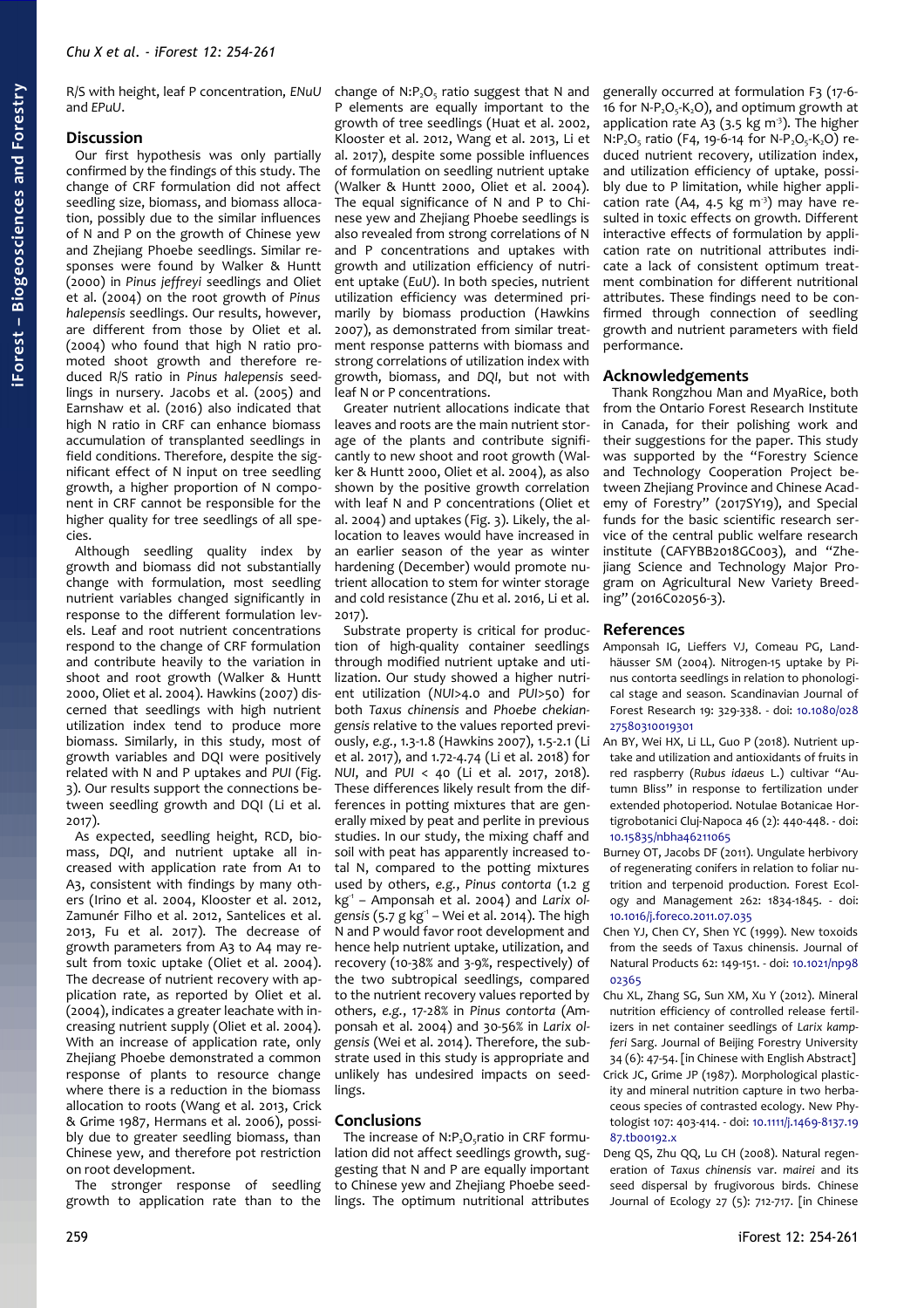# *Response of red-listed species seedlings to CRF*

with English Abstract]

- Devine WD, Harrington CA, Leonard LP (2007). Post-planting treatment increase growth of Oregon white oak (*Quercus garryana* Dougl. Ex Hook.) seedlings. Restoration Ecology 15: 212- 222. - doi: [10.1111/j.1526-100X.2007.00205.x](https://doi.org/10.1111/j.1526-100X.2007.00205.x)
- Dickson A, Leaf AI, Hosner JF (1960) Quality appraisal of white spruce and white pine seedling stock in nurseries. The Forestry Chronicle 36: 10-13. – doi: [10.5558/tfc36010-1](https://doi.org/10.5558/tfc36010-1)
- Duan J, Xu CY, Jacobs DF, Ma LY, Wei HX, Jiang LN, Ren J (2013). Exponential nutrient loading shortens the cultural period of *Larix olgensis* seedlings. Scandinavian Journal of Forest Research 28 (5): 409-418. - doi: [10.1080/02827581.](https://doi.org/10.1080/02827581.2013.778328) [2013.778328](https://doi.org/10.1080/02827581.2013.778328)
- Earnshaw KM, Baribault TW, Jacobs DF (2016). Alternative field fertilization techniques to promote restoration of leguminous *Acacia koa* on contrasting tropical sites. Forest Ecology and Management 376: 126-134. - doi: [10.1016/j.for](https://doi.org/10.1016/j.foreco.2016.06.012) [eco.2016.06.012](https://doi.org/10.1016/j.foreco.2016.06.012)
- Fu YL, Oliet JA, Li GL, Wang JX (2017). Effect of controlled release fertilizer type and rate on mineral nutrients, non-structural carbohydrates, and field performance of Chinese pine container-grown seedlings. Silva Fennica 51 (2): 1607. - doi: [10.14214/sf.1607](https://doi.org/10.14214/sf.1607)
- Hawkins BJ (2007). Family variation in nutritional and growth traits in Douglas-fir seedlings. Tree Physiology 27: 911-919. - doi: [10.1093/treephys/](https://doi.org/10.1093/treephys/27.6.911) [27.6.911](https://doi.org/10.1093/treephys/27.6.911)
- Hawkins BJ, Burgess D, Mitchell AK (2005). Growth and nutrient dynamics of western hemlock with conventional or exponential greenhouse fertilization and planting in different fertility conditions. Canadian Journal of Forest Research 35: 1002-1016. - doi: [10.1139/X05-026](https://doi.org/10.1139/X05-026)
- He B, Li YG, Ni ZX, Xu LA (2017). Transcriptome sequencing and SNP detection in *Phoebe chekiangensis*. PeerJ 5: e3193. - doi: [10.7717/peerj.31](https://doi.org/10.7717/peerj.3193) [93](https://doi.org/10.7717/peerj.3193)
- Hermans C, Hammond JP, White PJ, Verbruggen N (2006). How do plants respond to nutrient shortage by biomass allocation? Trends in Plant Science 11 (12): 610-617. - doi: [10.1016/j.tplants.](https://doi.org/10.1016/j.tplants.2006.10.007) [2006.10.007](https://doi.org/10.1016/j.tplants.2006.10.007)
- Huat OK, Awang K, Hashim A, Majid NM (2002). Effects of fertilizers and vesicular-arbuscular mycorrhizas on the growth and photosynthesis of *Azadirachta excels* (Jack) Jacobs seedlings. Forest Ecology and Management 158: 51-58. doi: [10.1016/S0378-1127\(00\)00668-X](https://doi.org/10.1016/S0378-1127(00)00668-X)
- Irino KO, Iba Y, Ishizuka S, Kenzo T, Ripot S, Kendawang JJ, Miyashita N, Nara K, Hogetsu T, Ninomiya I, Iwasaki K, Sakurai K (2004). Effects of controlled-release fertilizer on growth and ectomycorrhizal colonization of pot-grown seedlings of the dipterocarp *Dryobalanops lanceolata* in a tropical nursery. Soil Science and Plant Nutrition 50 (5): 747-753. - doi: [10.1080/](https://doi.org/10.1080/00380768.2004.10408531) [00380768.2004.10408531](https://doi.org/10.1080/00380768.2004.10408531)
- Irino KO, Kang Y, Tanaka K, Hattori D, Ishizuka S, Ninomiya I, Iwasaki K, Kendawang JJ, Sakurai K (2005). Performance of pot-grown seedlings of the dipterocarp *Dryobalanops lanceolata* with controlled-release fertilizer after transplantation to the shifting cultivation land in Sarawak, Malaysia. Soil Science and Plant Nutrition 51 (3): 369-377. - doi: [10.1111/j.1747-0765.2005.tb00042.](https://doi.org/10.1111/j.1747-0765.2005.tb00042.x) [x](https://doi.org/10.1111/j.1747-0765.2005.tb00042.x)

Jacobs DF, Salifu KF, Seifert JR (2005). Growth and nutritional response of hardwood seedlings to controlled-release fertilization at outplanting. Forest Ecology and Management 214: 28-39. - doi: [10.1016/j.foreco.2005.03.053](https://doi.org/10.1016/j.foreco.2005.03.053)

Jia XM, Liu XP (2017). Characterization of the complete chloroplast genome of the Chinese yew *Taxus chinensis* (Taxaceae), an endangered and medicinally important tree species in China. Conservation Genetics Resources 9 (2): 197-199. - doi: [10.1007/s12686-016-0649-1](https://doi.org/10.1007/s12686-016-0649-1)

- Klooster WS, Cregg BM, Fernandez RT, Zzokou P (2012). Growth and physiology of deciduous shade trees in response to controlled-release fertilizer. Scientia Horticulturae 135: 71-79. - doi: [10.1016/j.scienta.2011.12.009](https://doi.org/10.1016/j.scienta.2011.12.009)
- Li XW, Gao Y, Wei HX, Xia HT, Chen QX (2017). Growth, biomass accumulation and foliar nutrient status in fragrant rosewood (*Dalbergia odorifera* TC Chen) seedlings cultured with conventional and exponential fertilizations under different photoperiod regimes. Soil Science and Plant Nutrition 63 (2): 153-162. - doi: [10.1080/00380768.2017.1312518](https://doi.org/10.1080/00380768.2017.1312518)
- Li XW, Chen QX, Lei HQ, Wang JW, Yang S, Wei HX (2018). Nutrient uptake and utilization by fragrant rosewood (*Dalbergia odorifera*) seedlings cultured with oligosaccharide addition under different lighting spectra. Forests 9: 29. doi: [10.3390/f9010029](https://doi.org/10.3390/f9010029)
- Morikawa CK, Saigusa M, Nakanishi H, Nishizawa NK, Mori S (2006). Overcoming Fe deficiency in guava (*Psidium guajava* L.) by co-situs application of controlled release fertilizers. Soil Science and Plant Nutrition 52: 754-759. - doi: [10.1111/j.1747-0765.2006.00088.x](https://doi.org/10.1111/j.1747-0765.2006.00088.x)
- Oliet J, Planelles R, Segura ML, Artero FM, Jacobs DF (2004). Mineral nutrition and growth of containerized *Pinus halepensis* seedlings under controlled-release fertilizer. Scientia Horticulturae 103: 113-129. - doi: [10.1016/j.scienta.20](https://doi.org/10.1016/j.scienta.2004.04.019) [04.04.019](https://doi.org/10.1016/j.scienta.2004.04.019)
- Oskarsson H, Sigurgeirsson A, Raulund-Rasmussen K (2006). Survival, growth, and nutrition of tree seedlings fertilized at planting on Andisol soils in Iceland: six-year results. Forest Ecology and Management 229: 88-97. - doi: [10.1016/j.for](https://doi.org/10.1016/j.foreco.2006.03.018) [eco.2006.03.018](https://doi.org/10.1016/j.foreco.2006.03.018)
- Reddell P, Webb MJ, Poa D, Aihuna D (1999). Incorporation of slow-release fertilisers into nursery media. New Forests 18: 277-287. - doi: [10.1023/A:1006693308681](https://doi.org/10.1023/A:1006693308681)
- Ruthrof KX, Douglas TK, Calver MC, Barber PA, Dell B, St Hardy J GE (2010). Restoration treatments improve seedling establishment in a degraded Mediterranean-type Eucalyptus ecosystem. Australian Journal of Botany 58: 646-655. doi: [10.1071/BT102110067-1924/10/080646](https://doi.org/10.1071/BT102110067-1924/10/080646)
- Santelices R, Espinoza S, Ariza AC, Peña-Rojas K, Donoso SR (2013). Effect of shading and fertilization on the development of container-grown *Nothofagus glauca* seedlings, a threatened species from central Chile. Southern Forests 75 (3): 145-148. - doi: [10.2989/20702620.2013.816234](https://doi.org/10.2989/20702620.2013.816234)
- Sloan JL, Jacobs DF (2012). Leaf physiology and sugar concentrations of transplanted *Quercus rubra* seedlings in relation to nutrient and water availability. New Forests 43: 779-790. - doi: [10.1007/s11056-012-9326-8](https://doi.org/10.1007/s11056-012-9326-8)
- Sloan JL, Jacobs DF (2013). Fertilization at planting influences seedling growth and vegetative

competition on a post-mining boreal reclamation site. New Forests 44 (5): 687-701. - doi: [10.1007/s11056-013-9378-4](https://doi.org/10.1007/s11056-013-9378-4)

- Thomas P, Li N, Christian T (2013). *Taxus chinensis*. The IUCN Red List of Threatened Species 2013, eT42548A2987120, Web site. - doi: [10.23](https://doi.org/10.2305/IUCN.UK.2013-1.RLTS.T42548A2987120.en) [05/IUCN.UK.2013-1.RLTS.T42548A2987120.en](https://doi.org/10.2305/IUCN.UK.2013-1.RLTS.T42548A2987120.en)
- Walker RF, Huntt C (2000). Production of containerized Jeffrey pine plantation stock for harsh sites: growth and nutrition as influenced by controlled-release fertilization. Western Journal of Applied Forestry 15 (2): 86-91. [online] URL:<http://academic.oup.com/wjaf/articl> [e/15/2/86/4741277](http://academic.oup.com/wjaf/article/15/2/86/4741277)
- Wang Y, Wang XH, Wu XL, Zhang LZ, Wu LR, Xu YM, Zhou ZC (2013). Effects of slow-release fertilizer loading on growth and construction of nutrients reserves of *Phoebe chekiangensis* and *Phoebe bournei* container seedlings. Scientia Silvae Sincae 49 (12): 57-63. [online] URL: [http://www.cabdirect.org/cabdirect/abstract/2](http://www.cabdirect.org/cabdirect/abstract/20143317850) [0143317850](http://www.cabdirect.org/cabdirect/abstract/20143317850)
- Wei HX, Ren J, Zhou JH (2013). Effect of exponential fertilization on growth and nutritional status in Buddhist pine (*Podocarpus macrophyllus* [Thunb. ] D. Don) seedlings cultured in natural and prolonged photoperiods. Soil Science and Plant Nutrition 59: 933-941. - doi: [10.1080/](https://doi.org/10.1080/00380768.2013.864957) [00380768.2013.864957](https://doi.org/10.1080/00380768.2013.864957)
- Wei HX, Xu CY, Wang WJ, Duan J, Jiang LN (2014). Short-term nitrogen (N)-retranslocation within *Larix olgensis* seedlings is driven to increase by N-deposition: evidence from a simulated 15N experiment in Northeast China. International Journal of Agriculture and Biology 16: 1031-1040. [online] URL: [http://www.researchga](http://www.researchga/) [te.net/publication/274899961](http://www.researchgate.net/publication/274899961)
- World Conservation Monitoring Centre (1998). *Phoebe chekiangensis*. The IUCN Red List of Threatened Species, eT32438A9707020, Web site. - doi: [10.2305/IUCN.UK.1998.RLTS.T32438](https://doi.org/10.2305/IUCN.UK.1998.RLTS.T32438A9707020.en) [A9707020.en](https://doi.org/10.2305/IUCN.UK.1998.RLTS.T32438A9707020.en)
- Xiao Y, Chu XL, Wang XH, Zhang DB, Ye DW, Zhou ZC (2015). Effect of slow release fertilizer loading on growth and N, P accumulation of container growing seedlings for three precious tree species. Forest Research 28 (6): 781-787. [in Chinese with English Abstract]
- Yu JH, Wang CJ, Han SJ, Wang QG, Nie SM (2014). A model-based method to evaluate the ability of nature reserves to protect endangered tree species in the context of climate change. Forest Ecology and Management 327: 48-54. - doi: [10.1016/j.foreco.2014.04.020](https://doi.org/10.1016/j.foreco.2014.04.020)
- Yuan DM, Lin L, Yan CF, Wu Y, Cao LG, Liu QH, Zhou ZC (2012). Afforestation effect of three species of seedlings growing with light media in net Container. Journal of Northeast Forestry University 40 (3): 19-23. [in Chinese with English Abstract] [online] URL: [http://www.cabdirect.](http://www.cabdirect.org/cabdirect/abstract/20123203447) [org/cabdirect/abstract/20123203447](http://www.cabdirect.org/cabdirect/abstract/20123203447)
- Zamunér Filho AN, Venturin N, Pereira AV, Pereira EB, Macedo RL (2012). Doses of controlled-release fertilizer for production of rubber tree rootstocks. Cerne 18 (2): 239-245. - doi: [10.1590/S0104-77602012000200008](https://doi.org/10.1590/S0104-77602012000200008)
- Zang M, Qiu XL, Liu ZL, Wang Q, Lin HC, Zhong Y (2017). Analysis of population structure and spatial distribution Pattern of Phoebe chekiangensis in Sanqingshan mountain of Jiangxi Province. Journal of Anhui Normal University